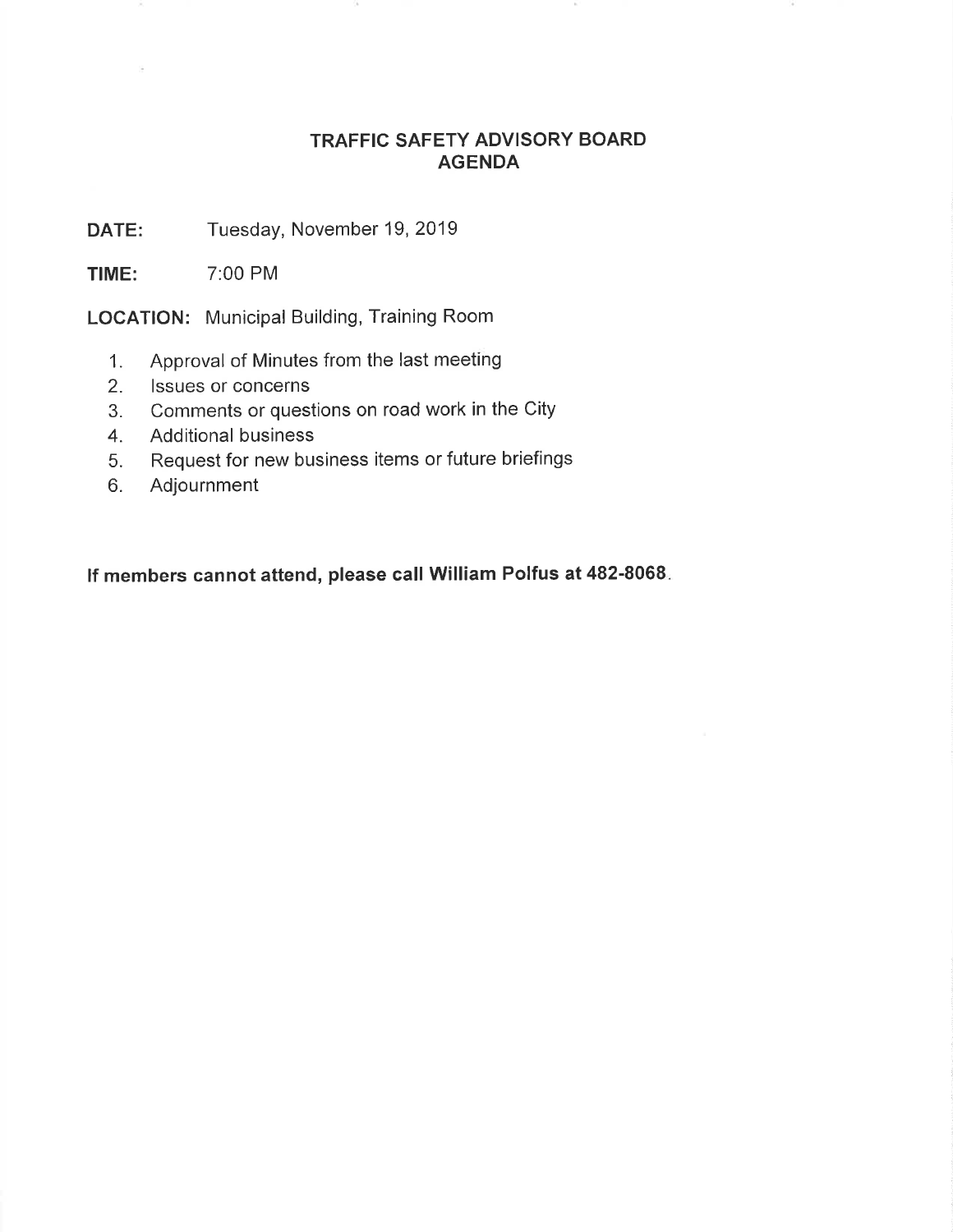TRAFFIC SAFETY ADVISORY BOARD **MINUTES** October L5,2OL9



The October meeting of the Traffic Safety Advisory Board was held Tuesday, October 15, 2019 in the Training Room of the Municipal Building (Room L04). The meeting was called to order at 7:02 PM.

Present

Jane Shelton Melissa McMahan William Polfus Ronald Linkins Levi Parish Roger Flynn Andrew Howe Marty Adler-Jasny

Absent:

Jana Humphrey llona Kaczocha Colin Loring

- 1. The minutes from the September 17, 2019 meeting were unanimously approved with one change:
	- a. 2a Gettysvue should have been West Gettysburg
- 2. lssues or concerns
	- a. Access road between Krystal and Wendy's, huge holes. This is not a city road, but asked if the city can complain to the owners for it to be repaired. There doesn't seem to be <sup>a</sup> path for the city to take as it's private property.
	- b. Road behind UT forensics, Rice Ave is also private. Lots of potholes behind the tire place
	- c. Service road in front of Wal-Mart, also private.
	- d. TN onto FL on way to Turnpike, asphalt has separated. Roger will check.
	- e. Sign for Emory Valley and Lafayette still not installed. Electric department has to hang this; sign is here but not installed yet.
	- f. May wait until spring before laying down new asphalt. Some striping may be completed,
- 3. Comments or questions on roadwork in the city
	- a. Unsure of when the new roundabout at main street area will be closed; they do have final approval on this.
	- b. Owners been going thru process of getting the building he wants to get built approved.
	- c. No opening date as of yet for Dairy Queen.
	- d. Set of plans in for that development on Edgemoor, new subdivision of single family homes. Beside the apartment complex, across from the boat ramp.